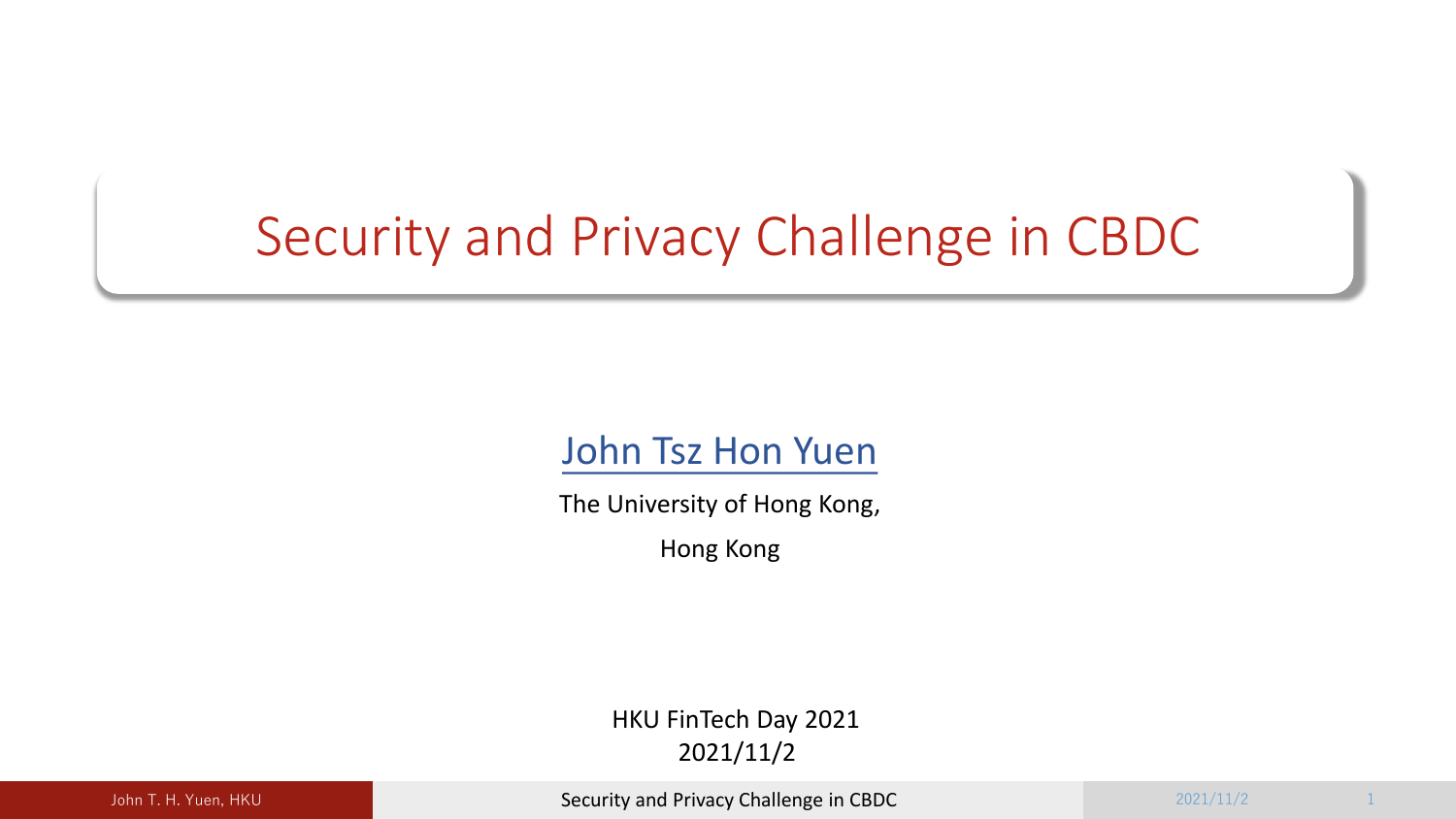## **Security**

- **The CBDC ecosystem will be a high-value target once deployed**.
	- The central bank would have to put suitable controls and processes in place to mitigate the risk of large-scale attacks from these advanced persistent threats

- **Security is a primary attribute for a CBDC**.
	- Confidentiality, integrity and availability.
	- Operational security: continuous testing, authentication safeguards, adherence to best practices and periodic external audits of key system components.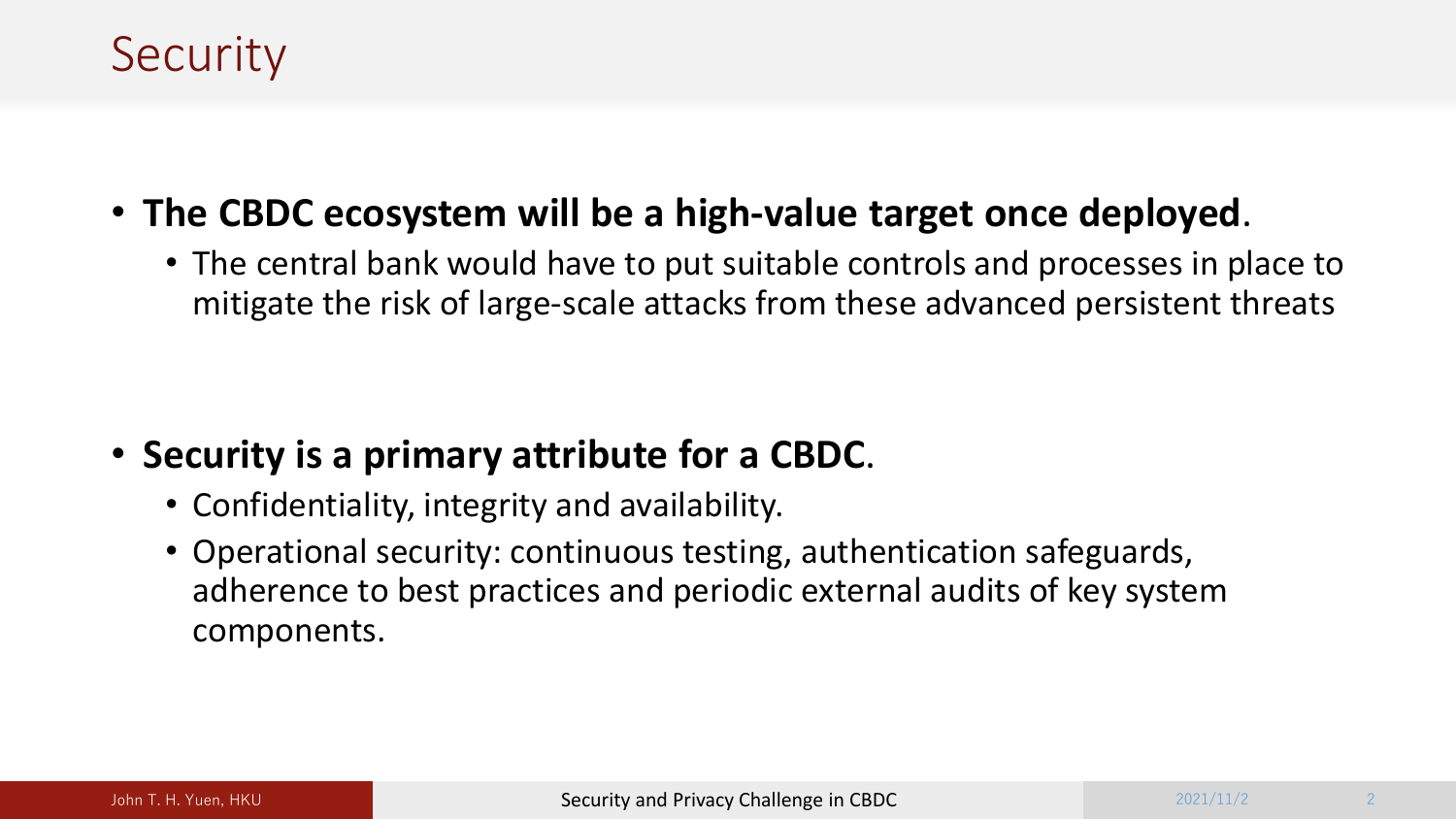# Security of Different CBDC Design

- **Potential CBDC designs offer differing levels of security**.
	- Solutions that rely on centralized or distributed designs maximize integrity and availability, at the risk of confidentiality.
	- Solutions built around dedicated devices that embed a store of value eliminate system-wide risk at the expense of integrity.
	- A hybrid solution maximizes usability but increases risk and cost.

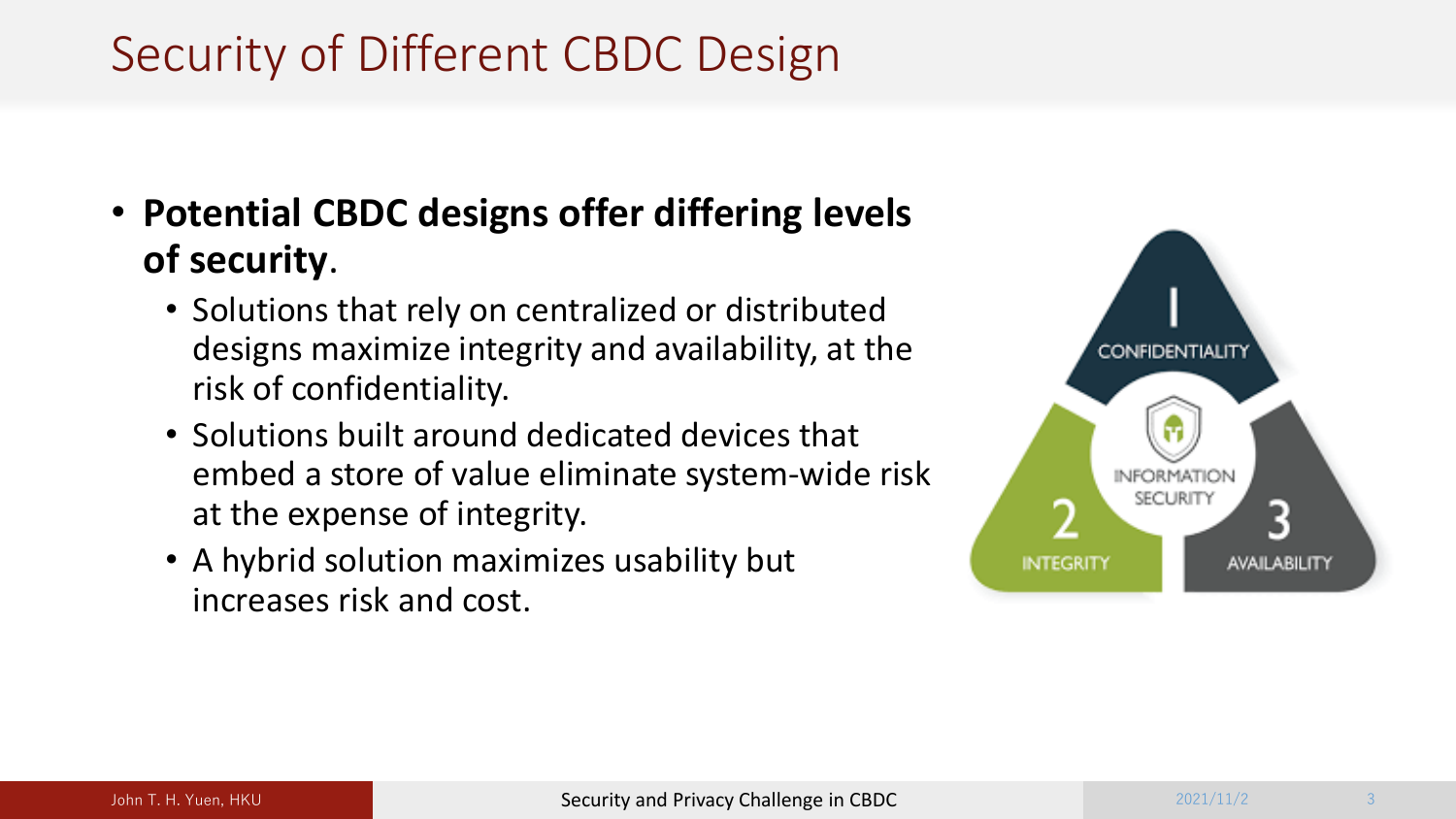# Security of Different CBDC Design

- **Distributed ledger technology (DLT)**
	- Public DLTs do not fit the risk profile for a CBDC system.
	- Private/permissioned DLTs offer redundancy and payment authenticity (non-repudiation) by design but increase operational complexity and points of vulnerability.
- **Local store-of-value devices**.
	- Devices incur an integrity risk and can be damaged or stolen.
	- Dedicated single-purpose devices that store value locally are robust against network-level attacks or acts of nature.



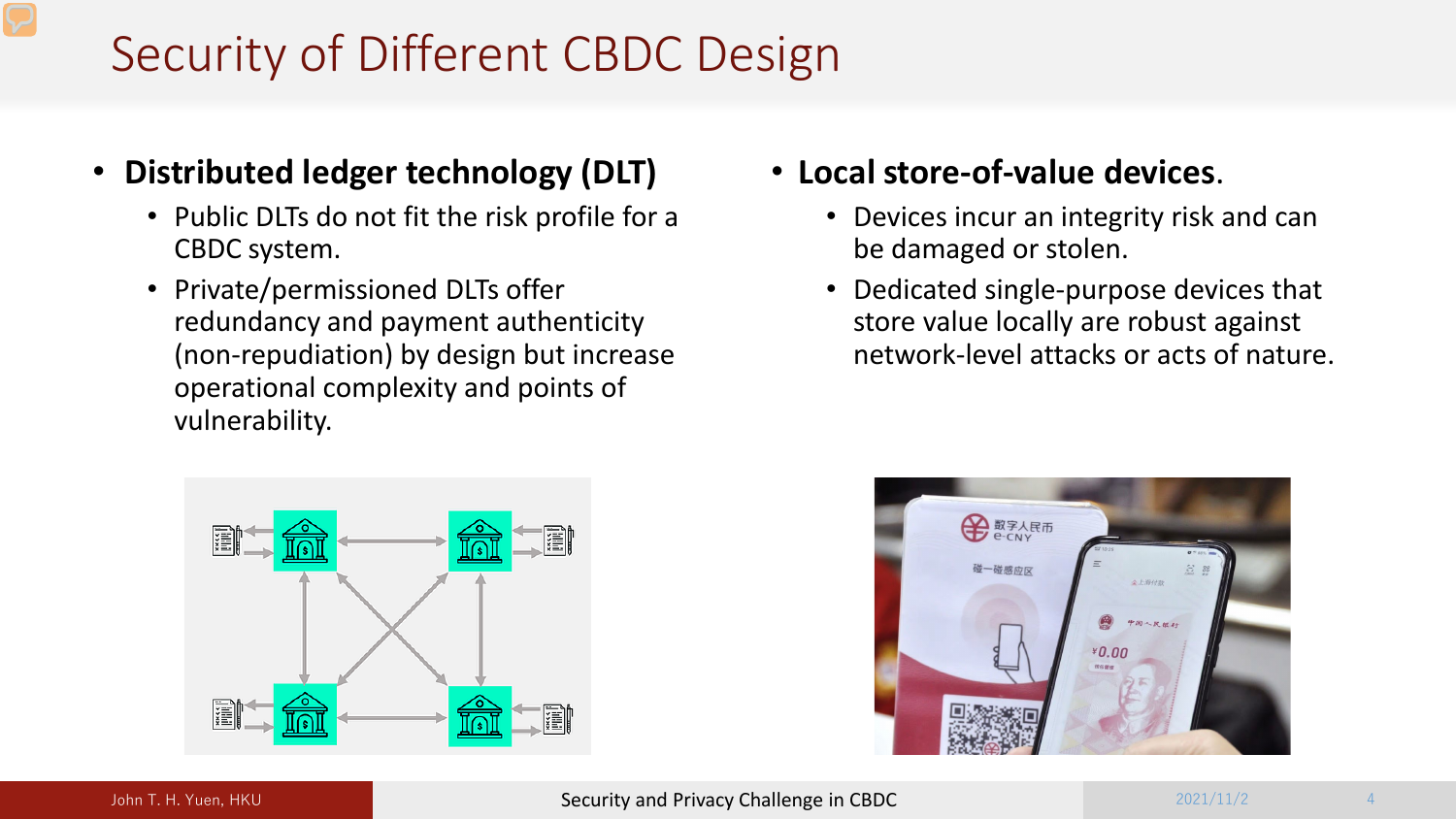# Privacy Requirement

- Privacy is a more challenging task due to its complexity
	- Should all transactions be routinely disclosed to the government, or only some (e.g., by dollar threshold)?
	- Should law enforcement be able to determine a person's holdings, even if only approximately?
	- Should a payer's identity be hidden from a merchant?
	- What transaction details should be shown to a payer's MSB?
	- Should users be able to transact outside of KYC regulations to some extent?

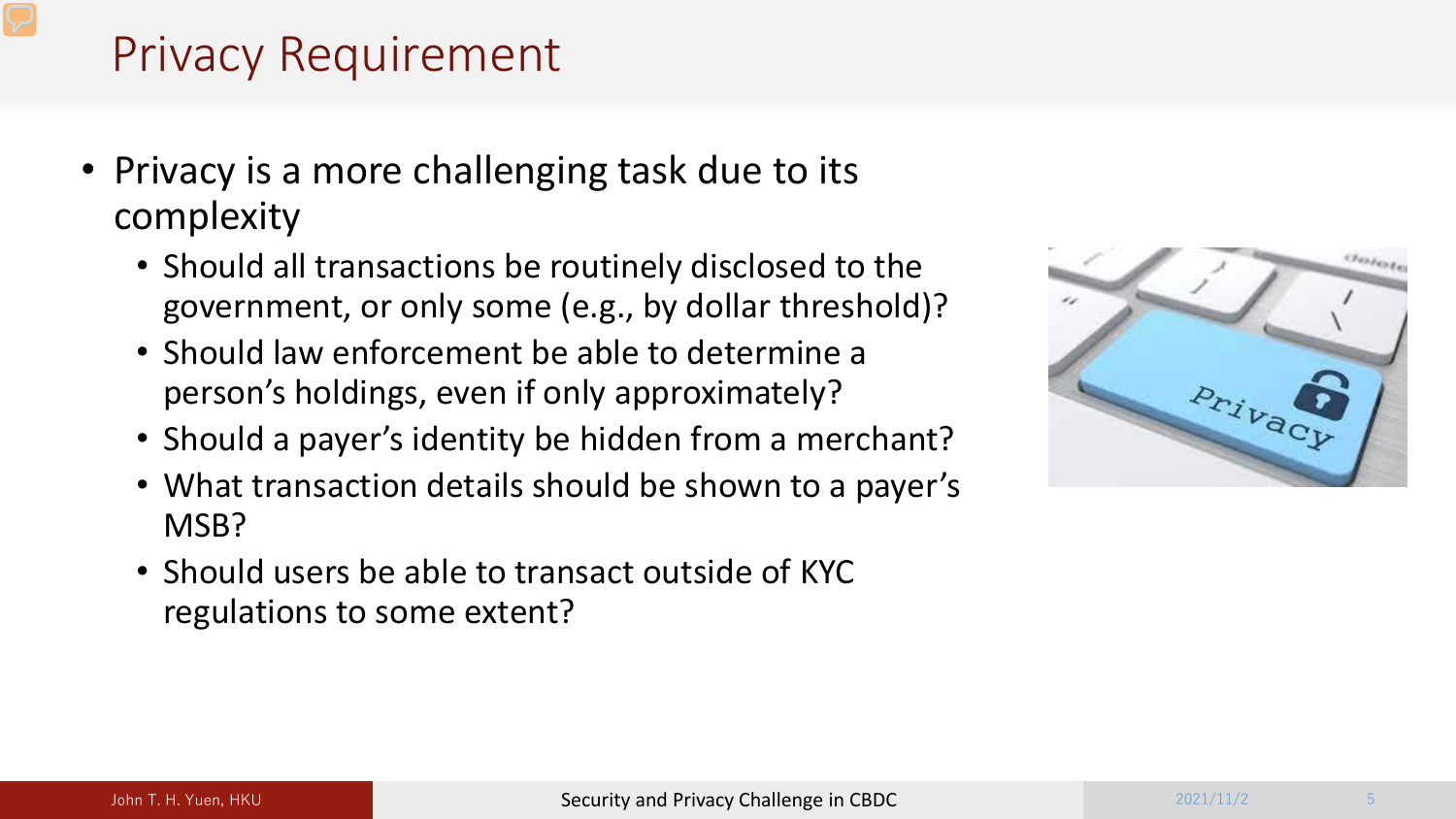# A Wide Range of Privacy

- What is technologically feasible for privacy in a CBDC system?
	- goes beyond binary choices of anonymity or full disclosure

#### Table 1: Privacy profiles of payment technologies

| <b>Solution</b>            | <b>Government</b> |                |                |                              |                | <b>Payer</b><br><b>MSB</b> |                |                |                | <b>Payee</b><br><b>MSB</b> |                |                |                |                | Payee          | <b>Payment</b><br>providers |                |   |                | <b>Public (other</b><br>users) |                |                |   |                |                |              |
|----------------------------|-------------------|----------------|----------------|------------------------------|----------------|----------------------------|----------------|----------------|----------------|----------------------------|----------------|----------------|----------------|----------------|----------------|-----------------------------|----------------|---|----------------|--------------------------------|----------------|----------------|---|----------------|----------------|--------------|
|                            |                   | н              | Т              |                              | н              |                            |                | т              |                | н                          |                |                | T              |                | т              | н                           |                | т |                |                                | н              |                | т |                |                |              |
|                            | $\mathbf{o}$      |                | B Pr           | Pe A O B Pr Pe A O B Pr Pe A |                |                            |                |                |                |                            |                |                |                |                |                | Pr                          | $\mathbf{o}$   | B | Pr             | Pe                             | $\mathbf{A}$   | o              | в | Pr             | Pe             | $\mathbf{A}$ |
| Credit card<br>(stripe)    | 3                 | 3              | 1              | 1                            | $\overline{0}$ |                            |                | 0 0 0          | $\mathbf 0$    | $\overline{0}$             | 2 3            |                | $\overline{2}$ | $\overline{0}$ | 0              | $\mathbf{0}$                | 1              | 3 | 1              | 0                              | 0              | 3              | 3 | 3              | 3              | 3            |
| Credit card (EMV)          | 3                 | 3              |                | 1                            | 0              | 0                          | $\overline{0}$ | $\overline{0}$ | $\overline{0}$ | 0                          | $\overline{2}$ | $\overline{3}$ | $\overline{2}$ | $\overline{0}$ | $\overline{0}$ | $\overline{2}$              | 1              | 3 | 1              | 1                              | $\overline{0}$ | 3              | 3 | 3              | 3              | 3            |
| E-transfer                 | 3                 | 3              |                | 1                            | 0              | $\Omega$                   | $\overline{0}$ | $\overline{0}$ | 1              | $\overline{0}$             | 1              | $\overline{3}$ | 1              | $\overline{0}$ | 0              | $\overline{2}$              | 1              | 3 | 1              | 1                              | $\overline{0}$ | 3              | 3 | 3              | 3              | 3            |
| Debit card                 | 3                 | 3              |                | 1                            | 0              | $\overline{0}$             | 0              | $\overline{0}$ | $\overline{0}$ | 0                          | 1              | 3              |                | $\overline{0}$ | Ō              | 1                           | 1              | 3 | 1              | 1                              | 0              | 3              | 3 | 3              | 3              | 3            |
| Permissioned<br><b>DLT</b> | 1                 | 0              | 1              | 1                            | $\overline{0}$ |                            | 0 0            | $\overline{0}$ | 1              | $\overline{0}$             | 1              | $\overline{3}$ |                | $\overline{0}$ | 0              | 1                           | 1              | 0 | 1              | 1                              | $\Omega$       | 3              | 3 | 3              | 3              | 3            |
| <b>Bitcoin custodial</b>   | 2                 | 3              | $\overline{2}$ | $\overline{2}$               | $\overline{0}$ | 0                          | $\overline{0}$ | $\overline{0}$ | $\overline{2}$ | 0                          | $\overline{2}$ | $\overline{3}$ | $\overline{2}$ | $\overline{0}$ | Ō              | $\overline{2}$              | $\overline{2}$ | 3 | $\overline{2}$ | $\overline{2}$                 | $\Omega$       | $\overline{2}$ | 3 | $\overline{2}$ | $\overline{2}$ | $\Omega$     |
| <b>Bitcoin</b> pro         | 3                 | 3              | $\overline{2}$ | $\overline{2}$               | $\overline{0}$ | 3                          | 3              | $\overline{2}$ | $\overline{2}$ | 0                          | 3              | 13             | $\overline{2}$ | $\overline{2}$ | 0              | $\overline{2}$              | 3              | 3 | $\overline{2}$ | $\overline{2}$                 | $\Omega$       | 3              | 3 | $\overline{2}$ | $\overline{2}$ | $\Omega$     |
| <b>Tiered ledgers</b>      | 1                 | $\overline{0}$ |                | 1                            | $\overline{0}$ |                            | 0 0            | $\overline{0}$ | 1              | 0                          | $\overline{2}$ | 3              | $\overline{2}$ | $\overline{0}$ | Ō              | 1                           | 3              | 3 | 3              | 3                              | 3              | 3              | 3 | 3              | 3              | 3            |
| Device-based               |                   |                |                |                              |                |                            |                |                |                |                            |                |                |                |                |                |                             |                |   |                |                                |                |                |   |                |                |              |
| (KYC, non-                 | 0                 | $\overline{2}$ | $\overline{2}$ | $\Omega$                     | $\overline{2}$ | 0 <sup>2</sup>             |                | $\overline{2}$ | $\Omega$       | 2                          | $\overline{0}$ | 2              | $\overline{2}$ | $\overline{0}$ | $\overline{2}$ | 1                           | $\overline{2}$ | 3 | 3              | 3                              | 3              | 3              | 3 | $\overline{3}$ | 3              | 3            |
| transferable)              |                   |                |                |                              |                |                            |                |                |                |                            |                |                |                |                |                |                             |                |   |                |                                |                |                |   |                |                |              |
| Device-based               |                   |                |                |                              |                |                            |                |                |                |                            |                |                |                |                |                |                             |                |   |                |                                |                |                |   |                |                |              |
| (non-KYC,                  | 3                 | 3              | $\overline{2}$ | $\Omega$                     | $\overline{2}$ | 3 3                        |                | $\overline{2}$ | $\mathbf{0}$   | $\overline{2}$             | 3 3            |                | $\overline{2}$ | 0              | $\overline{2}$ | 1                           | $\overline{2}$ | 3 | 3              | 3                              | 3              | 3              | 3 | 3              | 3              | 3            |
| transferable)              |                   |                |                |                              |                |                            |                |                |                |                            |                |                |                |                |                |                             |                |   |                |                                |                |                |   |                |                |              |
| Cash                       | 3                 | 3              | 3              | 3                            | 3              |                            | 3 3            | 3              | 3              | 3                          | 3 3            |                | 3              | 3              | 3              | $\overline{2}$              | 3              | 3 | 3              | 3                              | 3              | 3              | 3 | 3              | 3              | 3            |

Holding (H) has an owner (O) and a balance (B) Transaction (T) has a payer (Pr), payee (Pe) and amount (A)

https://www.bankofcanada.ca/2020/06/staff-analytical-note-2020-9/

Note: Higher/darker values indicate more privacy.

#### John T. H. Yuen, HKU Superior of the Security and Privacy Challenge in CBDC 2021/11/2 2021/11/2 6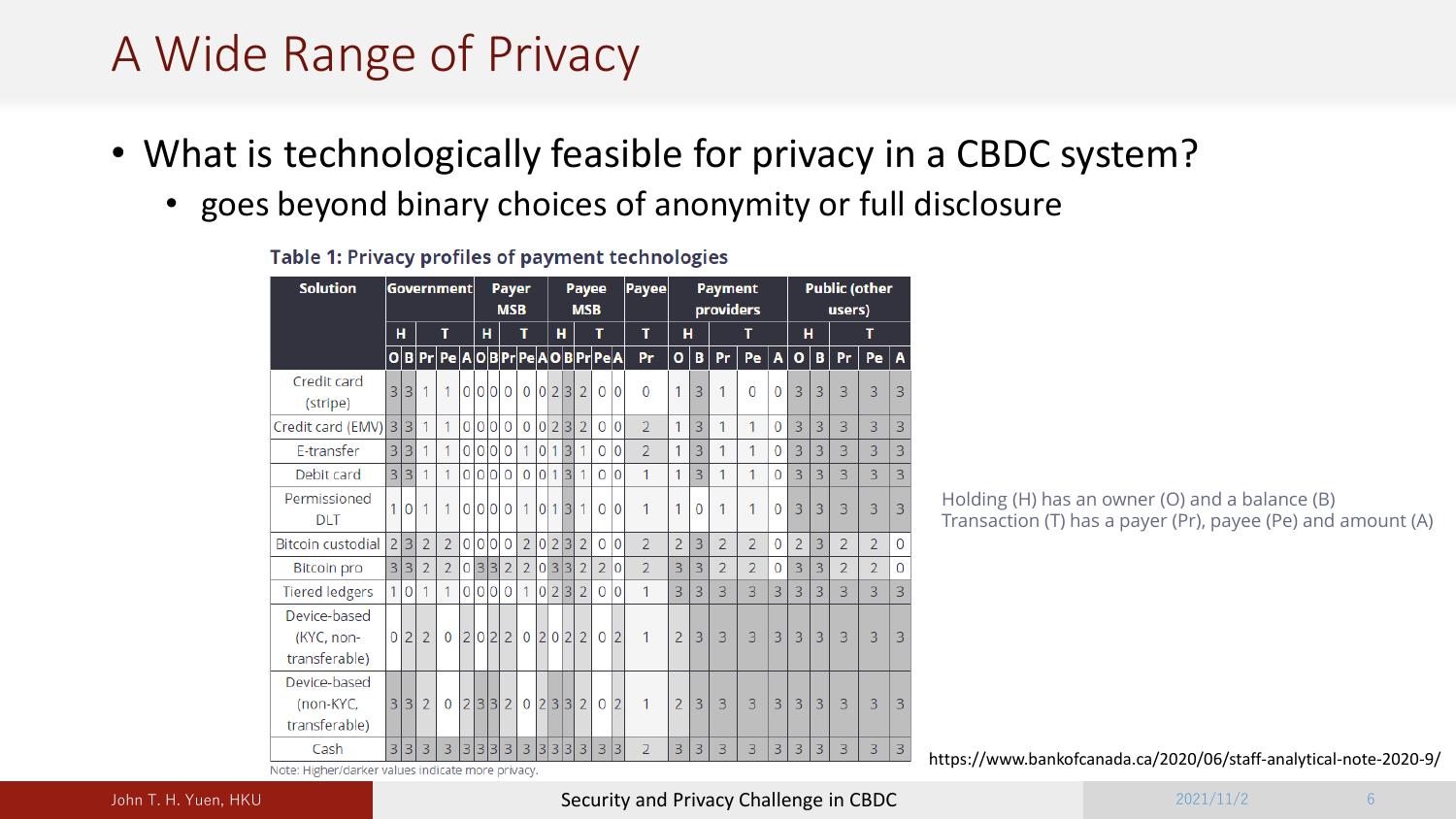## Privacy-Enhancing Technologies

- There are many cryptographic techniques and operational arrangements for a fine-grained privacy design. These demand knowledge of the detailed requirements around privacy and disclosure.
	- **Group signatures** (Chaum and van Heyst 1991)
	- **Secret sharing** (Shamir 1979)
	- **Zero-knowledge proofs** (Blum, Feldman and Micali 1988)
	- **Homomorphic encryption** (Rivest, Adleman and Dertouzos 1978)
	- **Multi-party computation** (Yao 1982)
	- **Differential privacy** (Dwork and Roth 2014)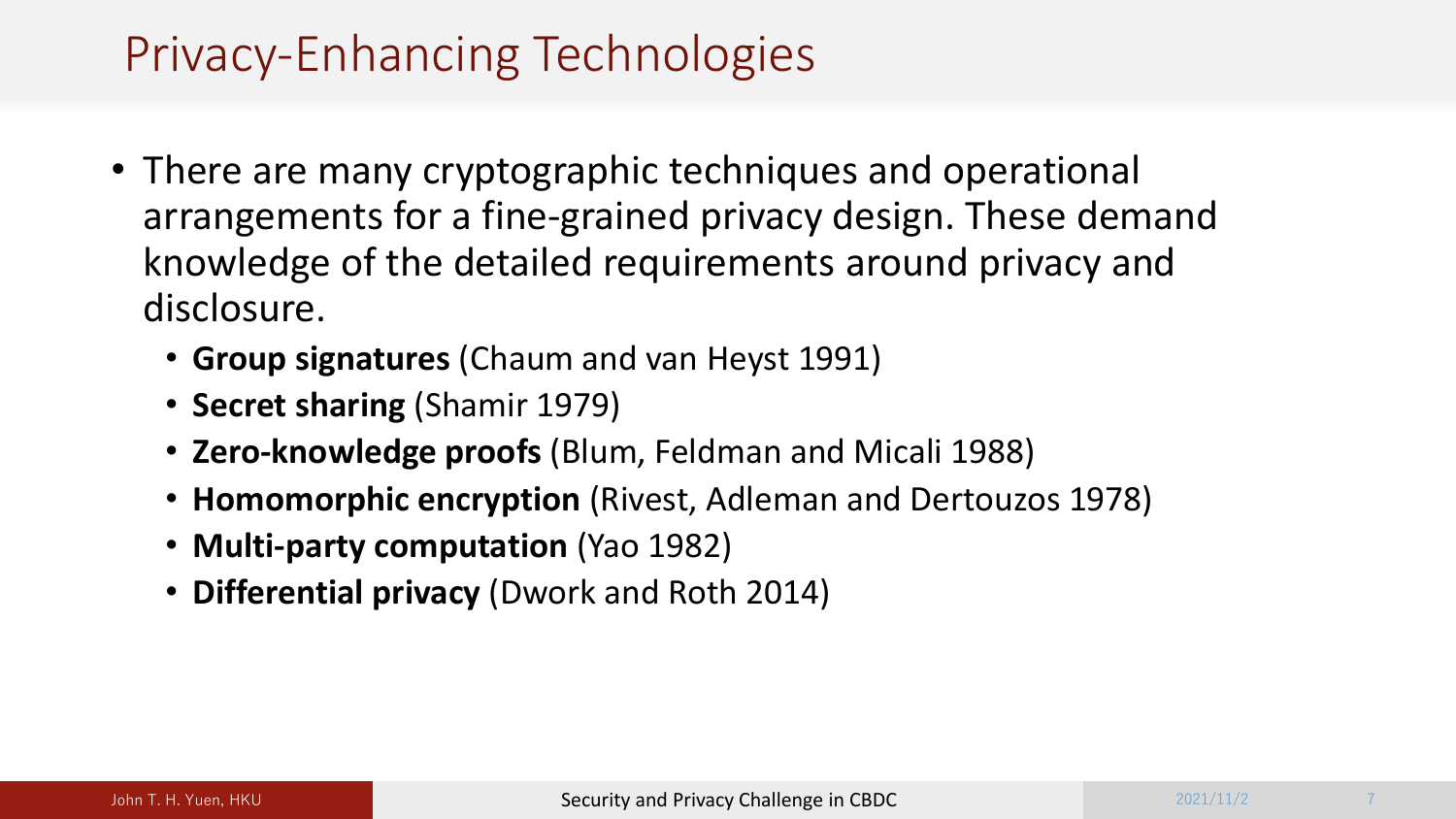# Privacy by Design

- The central bank could engineer a CBDC system with higher levels of privacy than commercial products can offer—but with trade-offs.
- Some combinations of requirements will not be feasible or may lead to high operational costs and excessive complexity and risk.
- The user's overall privacy will depend on factors such as user behaviour and the privacy policies of other entities in the CBDC ecosystem.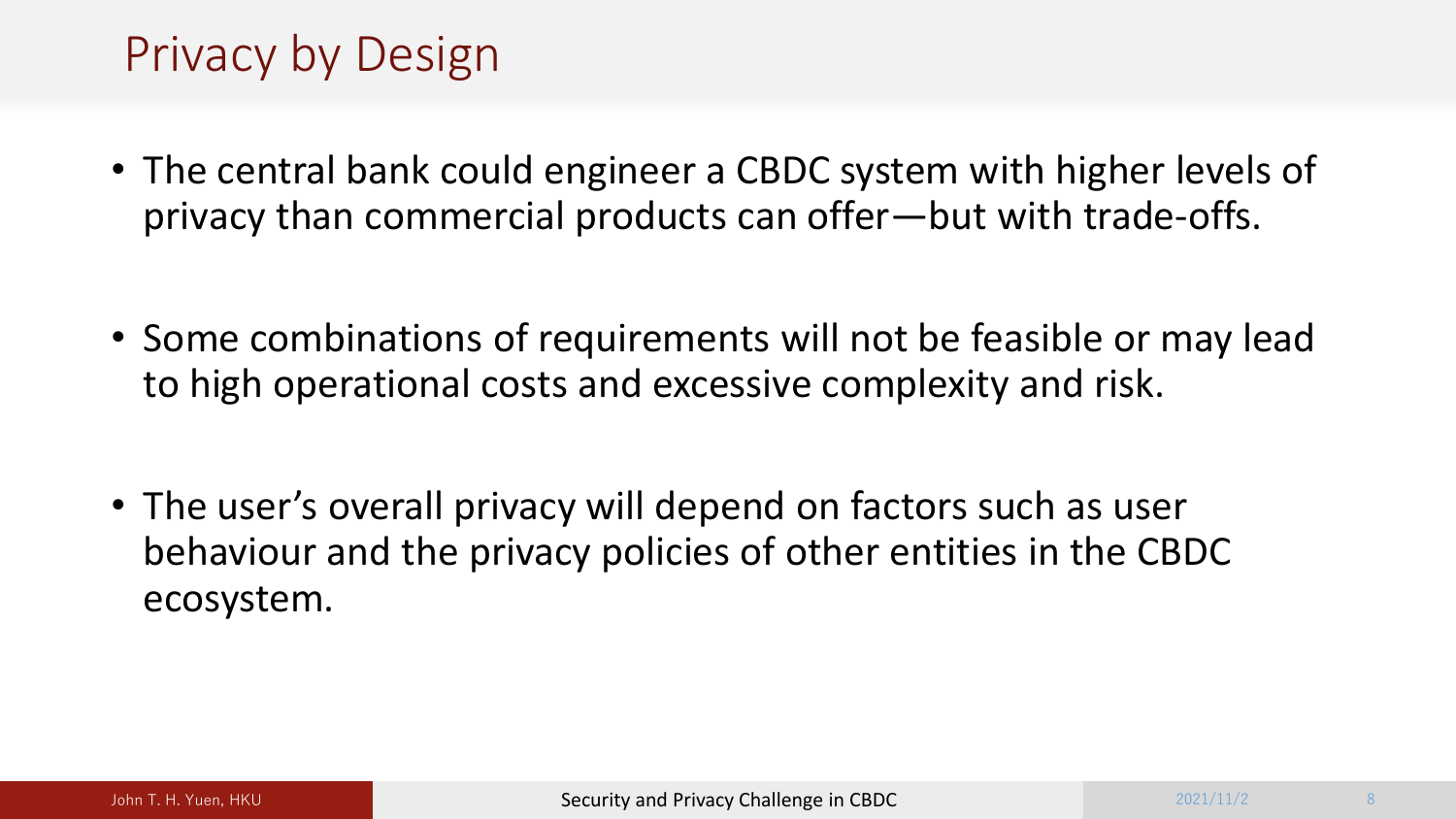# Challenge for Privacy in CBDC

- Maintaining privacy and complying with regulations (requires disclosure of information) for a CBDC is challenging. This is further complicated by the need for proactive disclosure to prevent fraud.
	- Techniques to achieve cash-like privacy are immature, have limited deployments, and difficult to comply with KYC and AML regulations.
- A designer could build a system with hybrid privacy levels.
	- Unregulated holdings and transactions (offering maximum privacy to users) would be permitted within limits (e.g., a maximum amount) alongside regulated ones without limits.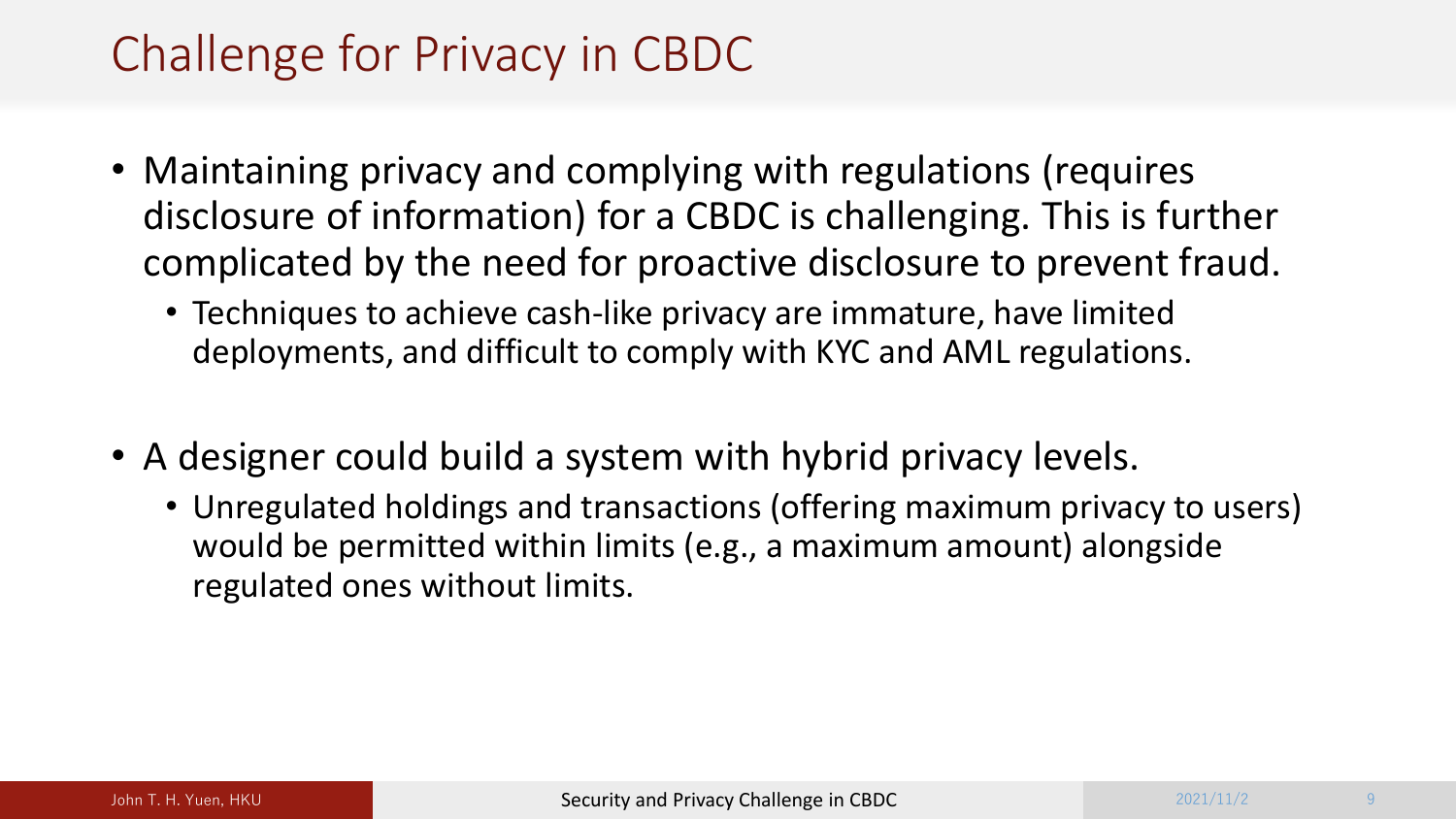### **Trust**

• Public trust in the privacy design could be enhanced through thirdparty reviews of CBDC architecture and operations.

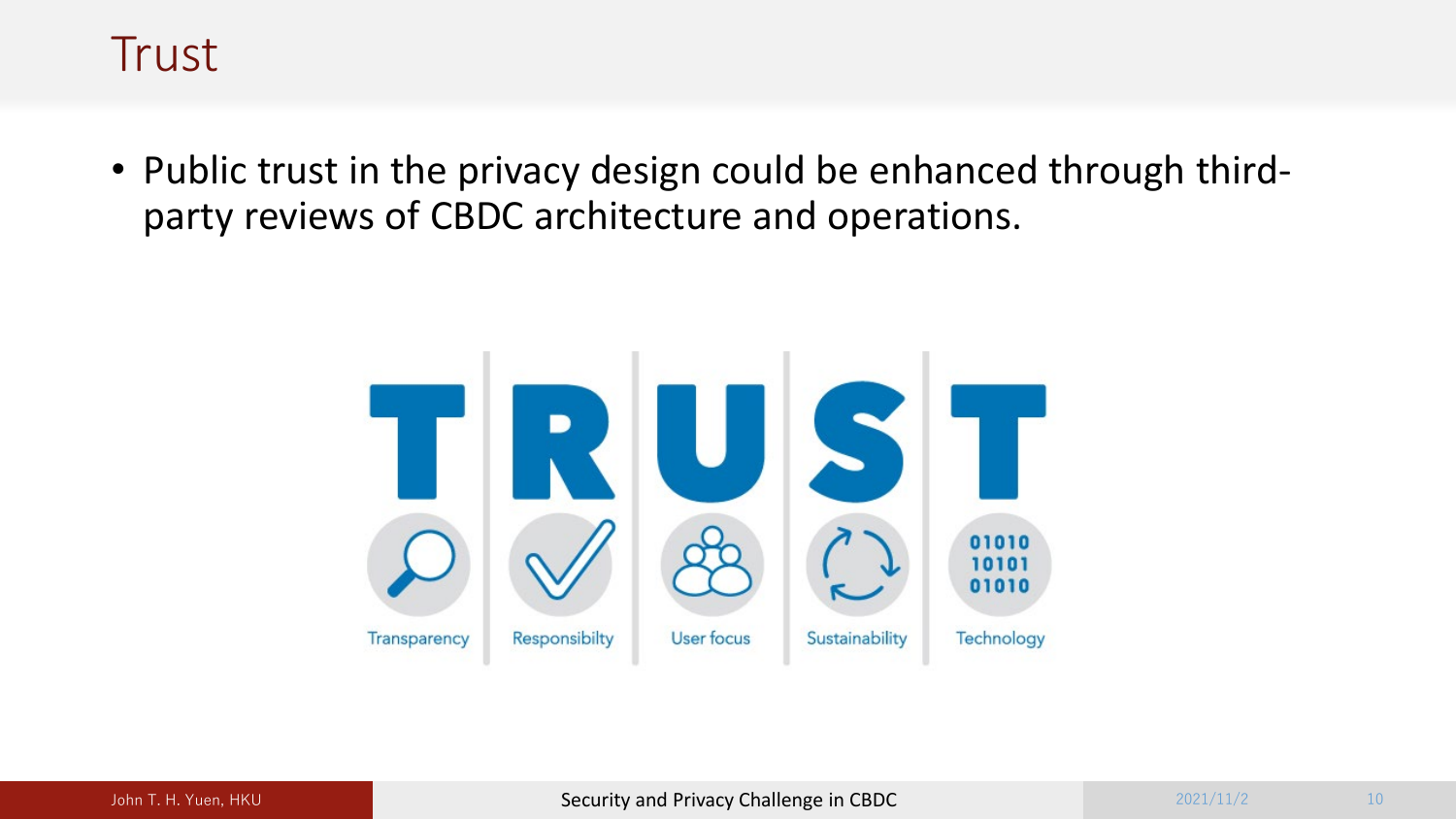# Conclusion

- $\triangleright$  The CBDC ecosystem will be a high-value target once deployed, and hence security is essential.
- $\triangleright$  Privacy is a challenging task due to its complexity, and it is difficult to achieve cash-like privacy.
- Hybrid solutions are possible for fine-grained control in security and privacy.